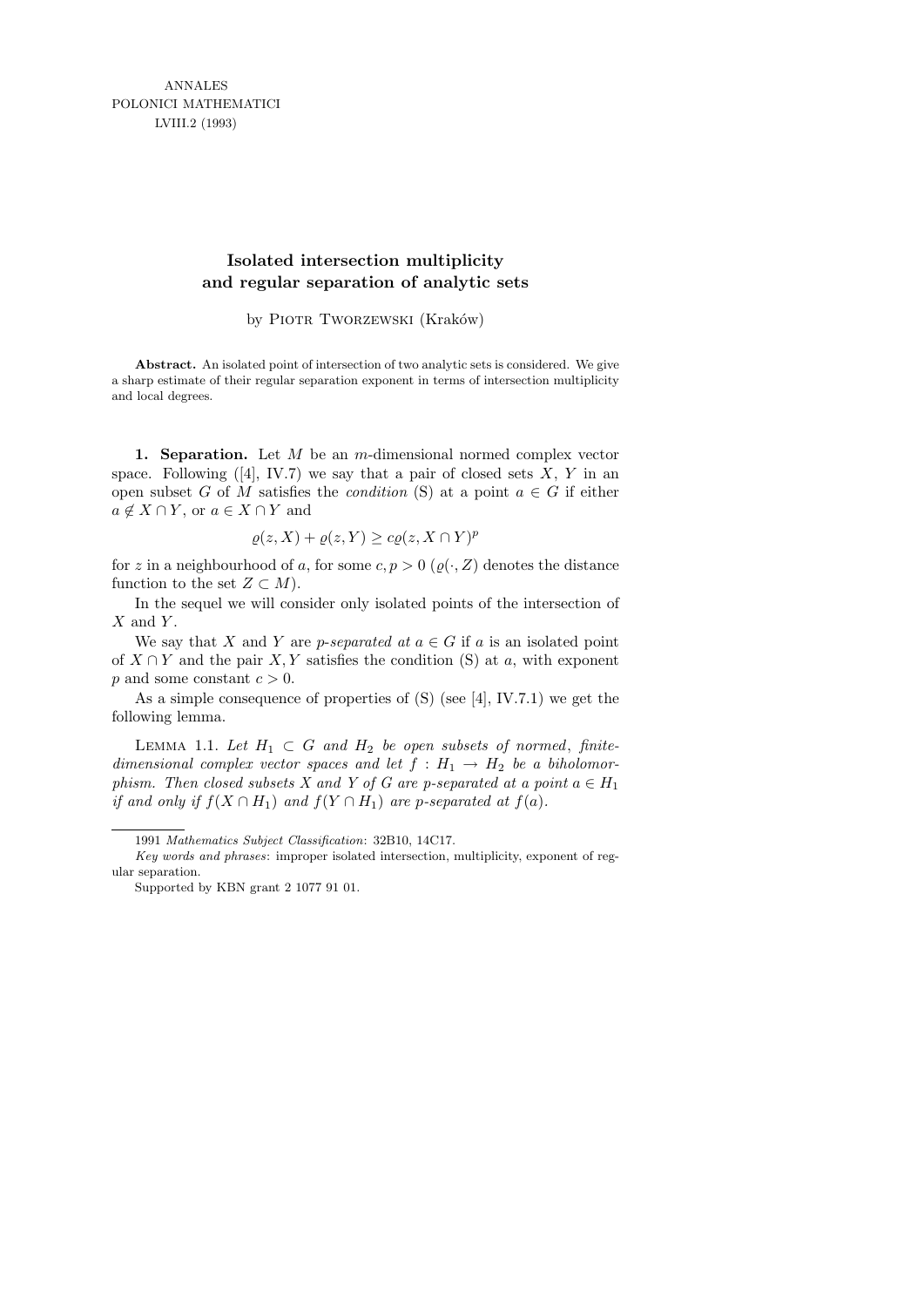By the above lemma our condition can be carried over—in a classical manner—to the case of manifolds. (In this paper all manifolds are assumed to be second-countable.)

Namely, we say that closed subsets  $X, Y$  of an m-dimensional complex manifold M are p-separated at  $a \in M$  if for some (and hence for every) chart  $\varphi: \Omega \to G \subset \mathbb{C}^m$  such that  $a \in \Omega$ , the sets  $\varphi(X \cap \Omega)$ ,  $\varphi(Y \cap \Omega)$ , closed in G, are p-separated at  $\varphi(a)$ .

It is clear that if X and Y are p-separated at  $a \in M$  and  $X \cap Y = \{a\}$ . then the pair  $X, Y$  satisfies the "condition of regular separation" (see [4], IV.7.1).

Now, suppose that X and Y are analytic subsets of M and  $a \in M$  is an isolated point of  $X \cap Y$ . The principal topic of our research is a detailed study of the set

 $P = \{p > 0 : X \text{ and } Y \text{ are } p\text{-separated at } a\},\$ 

and of the best exponent

$$
p_0 = p_0(X, Y; a) = \inf P.
$$

If dim  $M = m \geq 1$ , then a standard calculation yields  $p_0 \geq 1$ . Obviously,  $p_0 = 0$  for  $m = 0$ .

LEMMA 1.2. Let  $M$  be an open subset of a normed, finite-dimensional complex vector space. Suppose that a is an accumulation point of X. Then X and Y are p-separated at a if and only if there exists a neighbourhood U of a and  $c > 0$  such that

$$
\varrho(x,Y) \ge c|x - a|^p \quad \text{for } x \in X \cap U.
$$

P r o o f. It suffices to show that the above condition implies that  $X$  and Y are p-separated at a. Without loss of generality we can assume that  $c \in (0, 1)$ and U is contained in the ball  $B(a, 1)$ . Since a is an accumulation point of X, we see that  $p \geq 1$ .

Fix  $r > 0$  such that  $B(a, 2r) \subset U$ . If  $z \in B(a, r)$  then there exist  $x \in X \cap$  $B(a, 2r)$  and  $y \in Y \cap B(a, 2r)$  such that  $\varrho(z, X) = |z-x|$  and  $\varrho(z, Y) = |z-y|$ . An easy computation shows that

$$
l = \varrho(z, X) + \varrho(z, Y) \ge |x - y| \ge \varrho(x, Y) \ge c|x - a|^p
$$
.

Moreover,

$$
l \ge \varrho(z, X) = |z - x| \ge c|z - x|^p.
$$

Combining these inequalities we deduce that

$$
l \ge \frac{c}{2}(|x-a|^p + |z-x|^p) \ge \frac{c}{2^p}|z-a|^p
$$
 for  $z \in B(a,r)$ ,

and the proof is complete.

We now state a result which we shall frequently use.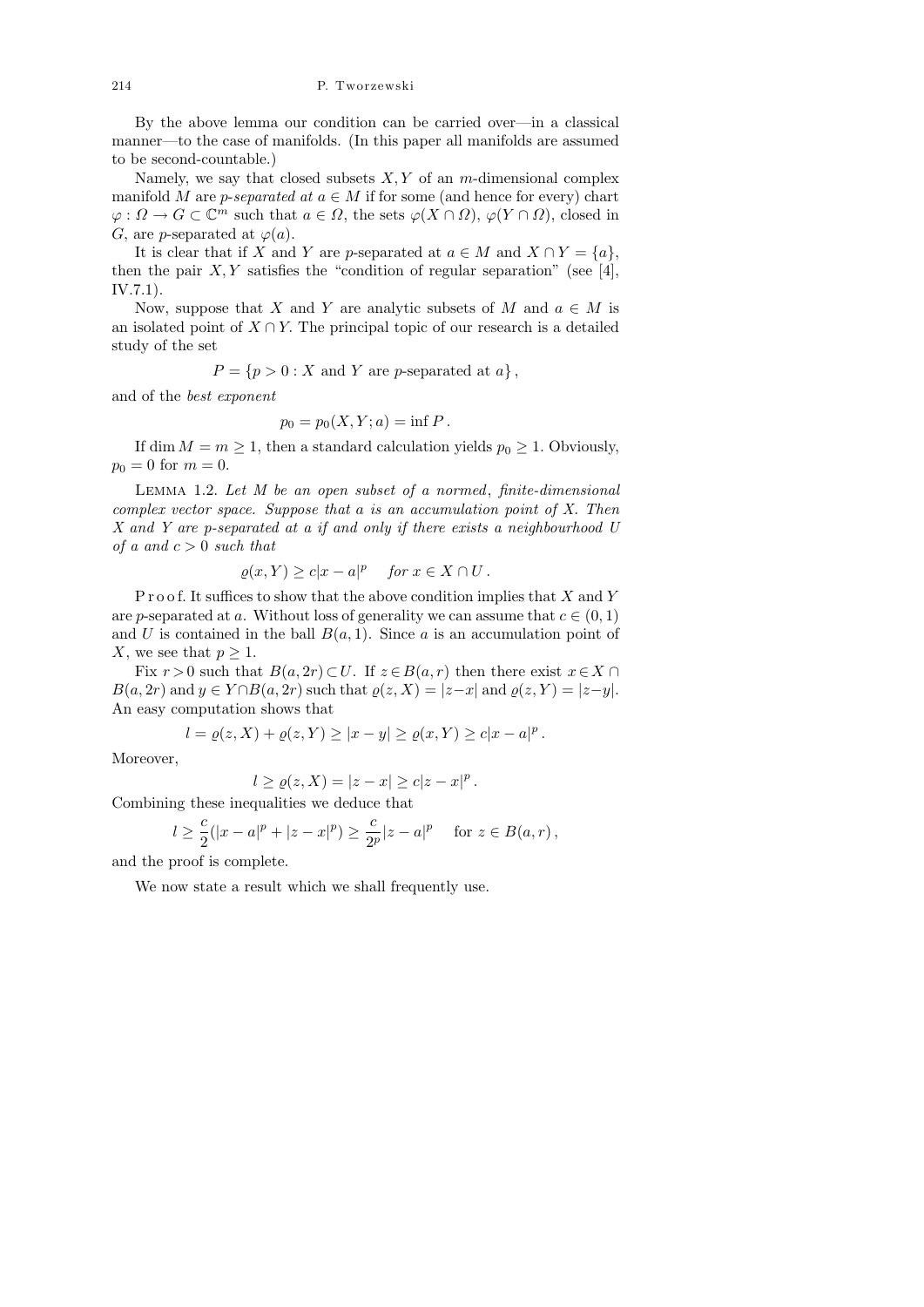LEMMA 1.3. Let M be a complex manifold. If  $a \in M$  and  $p > 0$  then the following conditions are equivalent:

(1)  $X$  and  $Y$  are p-separated at  $a$ ,

(2)  $X \times Y$  and  $\Delta_M$  are p-separated at  $(a, a)$ ,

where  $\Delta_M = \{(x, x) \in M^2 : x \in M\}$  is the diagonal in  $M^2$ .

P r o o f. Without loss of generality we can assume that  $M$  is an open subset of a normed complex vector space N with  $\dim N \geq 1$ .

Consider 
$$
N^2
$$
 with the norm  $|(x, y)| = |x| + |y|$ . Observe that, for  $z \in M$ ,

 $\varrho((z, z), X \times Y) = \varrho(z, X) + \varrho(z, Y), \quad |(z, z) - (a, a)| = 2|z - a|.$ 

Lemma 1.2 now shows that condition 
$$
(2)
$$
 is satisfied if and only if

$$
\varrho(z, X) + \varrho(z, Y) \ge c|z - a|^p,
$$

in a neighbourhood of a, for some  $c > 0$ . This completes the proof.

2. Multiplicity of isolated intersection. For the convenience of the reader we repeat, from [1], basic definitions and facts on isolated intersections of analytic sets.

Let  $Z$  be a pure  $k$ -dimensional locally analytic subset of a complex manifold  $M$  of dimension  $m$ . Let  $N$  be a submanifold of  $M$  of dimension  $n$  such that N intersects Z at an isolated point  $a \in M$ . We denote by  $\mathcal{F}_a(Z, N)$  the set of all locally analytic subsets  $V$  of  $M$  satisfying:

(1) V has pure dimension 
$$
m - k
$$
,

 $(2)$   $N_a \subset V_a$ ,

(3) *a* is an isolated point of  $V \cap Z$ ,

where  $N_a$ ,  $V_a$  denote the germs of N and V at a.

Observe that for  $V \in \mathcal{F}_a(Z, N)$  the intersection of Z and V is proper at a and we can consider the classical intersection multiplicity  $i(Z \cdot V; a)$  in the sense of Draper [2] (cf. [9]). We define

$$
\widetilde{\mathfrak{t}}(Z \cdot N; a) = \min{\{\mathfrak{t}(Z \cdot V; a) : V \in \mathcal{F}_a(Z, N)\},\}
$$
\n
$$
\mathcal{P}_a(Z, N) = \{V \in \mathcal{F}_a(Z, N) : \mathfrak{t}(Z \cdot V; a) = \widetilde{\mathfrak{t}}(Z \cdot N; a)\}.
$$

Note that ([1], Th. 4.4) gives the full characterization of the family  $\mathcal{P}_a(Z, N)$ .

Having disposed of this preliminary step we can now turn to the general case. Let  $X, Y$  be pure dimensional locally analytic subsets of a complex manifold M such that a is an isolated point of  $X \cap Y$ . The positive integer

$$
\mathfrak{i}\left(X \cdot Y; a\right) = \mathfrak{i}\left(\left(X \times Y\right) \cdot \Delta_M; (a, a)\right)
$$

is defined to be the *multiplicity of intersection* of  $X$  and  $Y$  at  $a$ .

If Y is a submanifold the definition of  $\mathfrak{i}(X \cdot Y; a)$  presented above coincides with that of  $i(X \cdot Y; a)$  introduced earlier.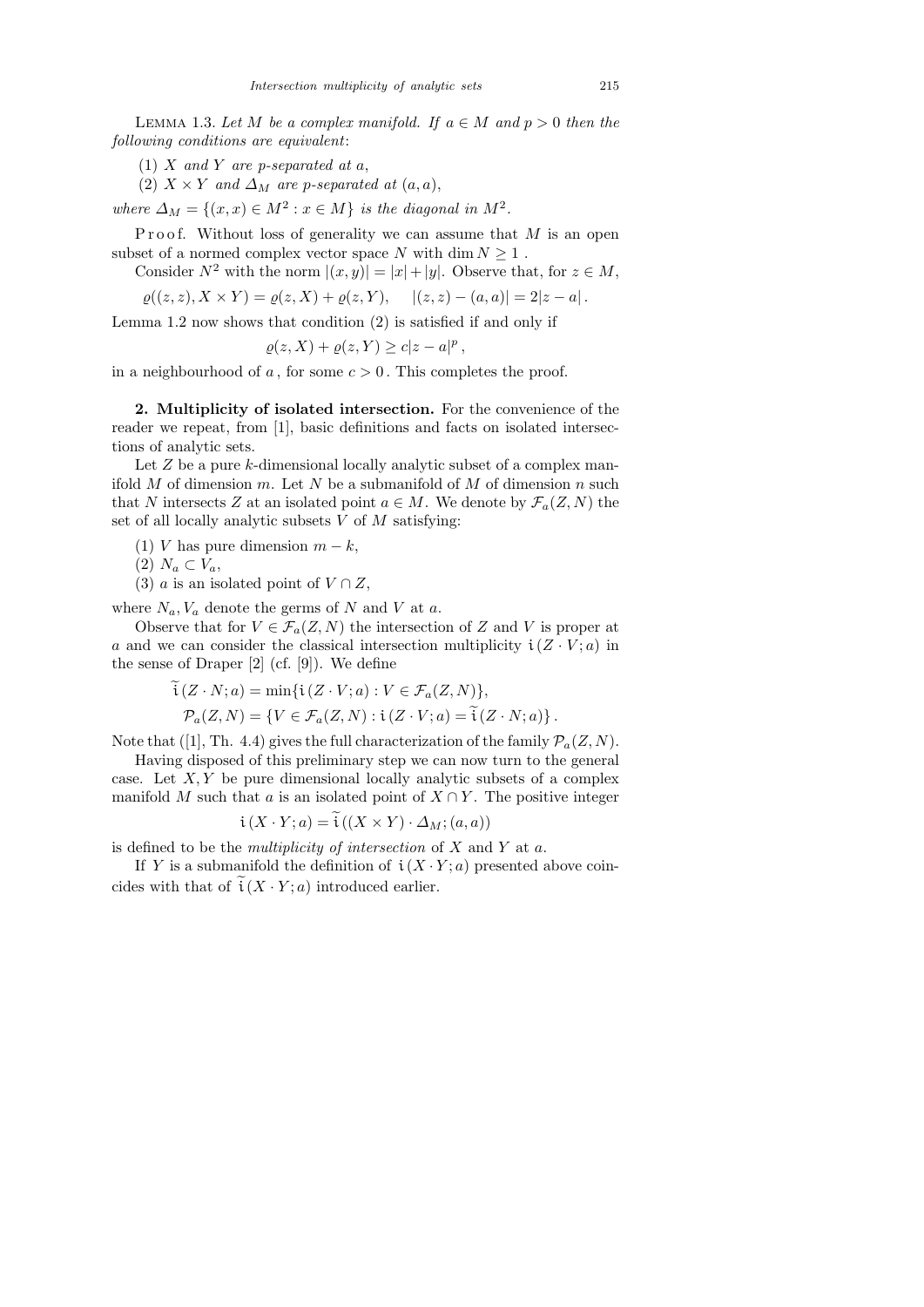Finally, observe that in the case  $Y = \{a\}$  we get

$$
\mathfrak{i}\left(X\cdot Y;a\right)=\mathfrak{i}\left(X\cdot Y;a\right)=\deg_{a}X\,,
$$

where  $\deg_a X$  is the classical degree (the Lelong number) of X at a (see e.g.  $[1], [2]$ .

3. Main results. In this part we apply the "diagonal construction" to separation of analytic sets. Let us begin with the following theorem motivated by [7].

THEOREM 3.1. Let  $Z$  be a pure dimensional analytic subset and let  $N$  be a closed submanifold of a complex manifold M of dimension  $m \geq 1$ . Suppose that  $a \in M$  is an isolated point of  $Z \cap N$  and set

$$
P = \{ p > 0 : Z \text{ and } N \text{ are } p\text{-separated at } a \} .
$$

Then

1)  $p_0 = \inf P \in P \cap \mathbb{Q}$ , 2)  $1 \leq p_0 \leq \mathfrak{i} (Z \cdot N; a) - \deg_a Z + 1.$ 

P r o o f. Let  $V \in \mathcal{P}_a(Z; N)$  (see Section 2). We know that  $\mathfrak{i}(Z \cdot N; a) =$  $i(V \cdot N; a)$ , and ([1], Th. 4.4) implies that  $V_a$  is a germ of a manifold. Suppose that dim  $Z = k$ , dim  $N = n$ .

We can assume, by using Lemma 1.1 if necessary, that:

•  $M = B \times D \times \mathbb{C}^n$ , where B and D are the unit balls in  $\mathbb{C}^k$ ,  $\mathbb{C}^{m-n-k}$ respectively,

•  $N = \{0\} \times \mathbb{C}^n, 0 \in \mathbb{C}^{m-n},$ 

•  $V = \{0\} \times D \times \mathbb{C}^n, 0 \in \mathbb{C}^k,$ 

•  $Z \cap V = \{0\},\,$ 

•  $\pi|Z: Z \to B \times D$  is proper, where  $\pi: M \to B \times D$  is the natural projection.

In this situation, by ([1], Th. 4.4, Lemma 2.4), we obtain  $C_0(\pi(Z)) \cap$  $(\{0\} \times D) = \{0\}$ , where  $C_0(\pi(Z))$  is the tangent cone of the set  $\pi(Z)$  at  $0 \in \mathbb{C}^{m-n}$ . An easy computation and ([7], Th. (1.2)) show that there exists an open neighbourhood  $W \subset B \times D$  of  $0 \in \mathbb{C}^{m-n}$  and a constant  $A > 0$ such that

(\*) 
$$
(x, y) \in \pi(Z) \cap W \implies |y| \leq A|x|.
$$

After these preparations let us define

 $Q = \{q > 0 : \exists \tilde{c} > 0 : |z| + |y| \leq \tilde{c} |x|^q \text{ for } (x, y, z) \in Z\}$ 

in some neighbourhood of 0} .

By  $([7], Th. (1.2))$  we get:

1')  $q_0 = \sup Q \in (Q \cap \mathbb{Q}) \cup \{+\infty\},\$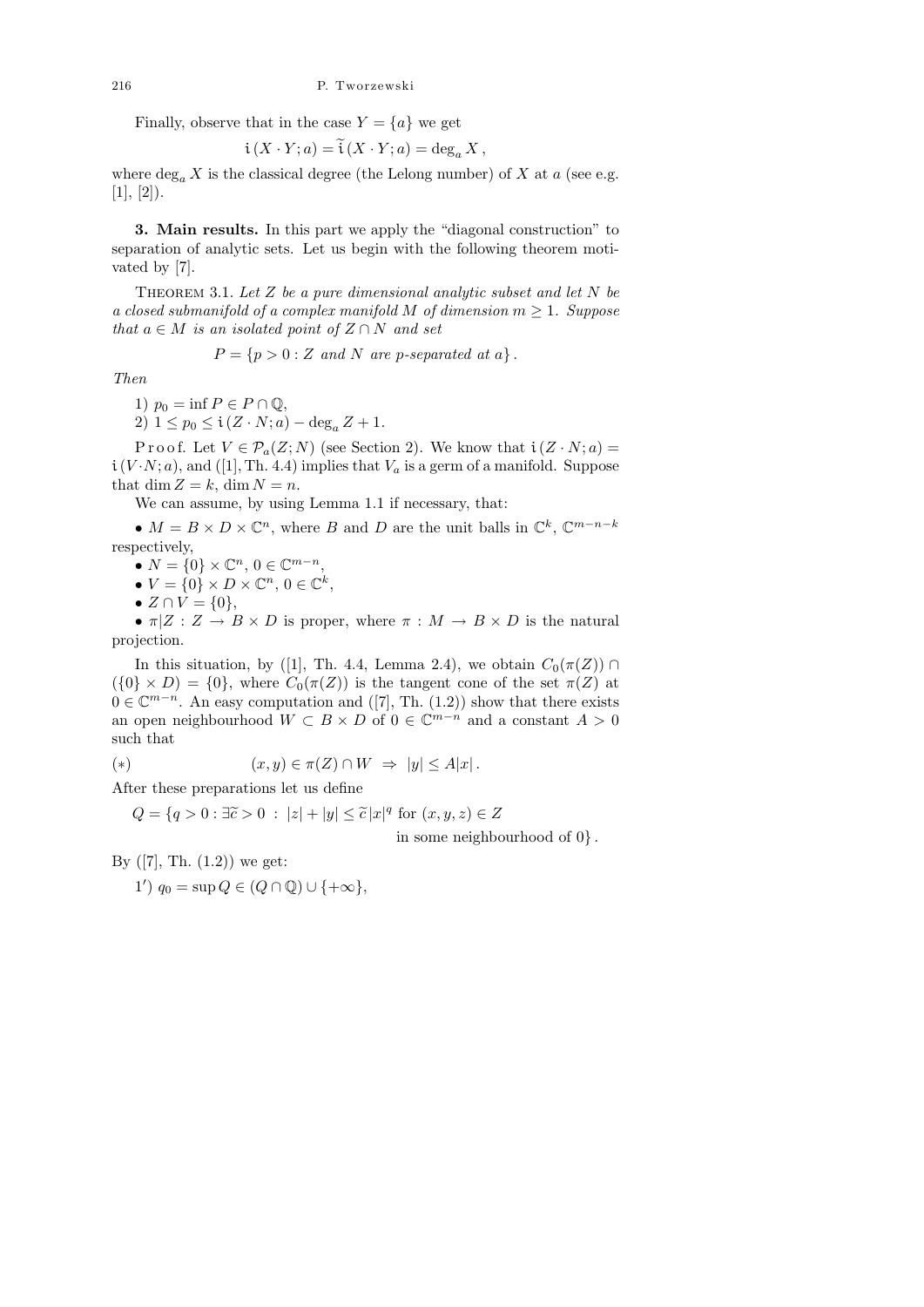$2') d^{-1} \in Q,$ 

where  $d = i(Z \cdot N; 0) - \deg_0 Z + 1$ .

Now, observe that Lemma 1.2 implies that  $Z$  and  $N$  are  $p$ -separated at  $0 \in \mathbb{C}^m$  if there exists  $c > 0$  such that

$$
|x| + |y| \ge c(|x| + |y| + |z|)^p \quad \text{for } (x, y, z) \in Z
$$

in some neighbourhood of  $0 \in \mathbb{C}^m$ .

We prove that

$$
(*) \t P = \{1/q : q \in Q, q \le 1\}.
$$

First, suppose that  $q \in Q$ ,  $q \leq 1$ . Then  $p = 1/q \geq 1$  and  $|x| \geq c_1(|z|+|y|)^p$  for  $(x, y, z) \in Z$  in some neighbourhood of 0 and for some constant  $c_1 \in (0, 1)$ . This implies  $|x| \ge (c_1/2^p)(|x|+|y|+|z|)^p$  and finally, there exists  $c_2 > 0$  such that  $|x| + |y| \ge c_2(|x| + |y| + |z|)^p$  for  $(x, y, z) \in Z$  in some neighbourhood of 0. Hence  $p = 1/q \in P$ .

Now, let  $p \in P$ . Then  $p \ge 1$  and there exists  $c > 0$  such that

$$
|x| + |y| \ge c(|x| + |y| + |z|)^p \quad \text{for } (x, y, z) \in Z
$$

in some neighbourhood of 0. By property (∗) we get

$$
|x| \ge c_3(|y| + |z|)^p,
$$

and finally there exists  $c_4 > 0$  such that

$$
|y| + |z| \le c_4 |x|^q
$$
, where  $q = 1/p$ ,

for  $(x, y, z) \in Z$  in some neighbourhood of 0. Therefore  $p = 1/q$  where  $q \in Q$ and  $q \leq 1$ , which proves  $(**)$ . Since  $d \geq 1$ , condition 2') implies  $d \in P$ .

It is easily seen that  $p_0 = \max\{1, 1/q_0\} \le d$ . From 1') we conclude that  $p_0 \in P \cap \mathbb{Q}$ , and the proof is complete.

In the remainder of this paper we assume that  $X$  and  $Y$  are analytic subsets of an *m*-dimensional ( $m \geq 1$ ) complex manifold M, and that a is an isolated point of  $X \cap Y$ .

Define

 $P = \{p > 0 : X \text{ and } Y \text{ are } p\text{-separated at } a\}.$ 

We can now state our main result.

THEOREM 3.2. If  $X$  and  $Y$  are pure dimensional, then

1)  $p_0 = \inf P \in P \cap \mathbb{Q}$ , 2)  $1 \leq p_0 \leq \mathfrak{i} (X \cdot Y; a) - \deg_a X \cdot \deg_a Y + 1.$ 

Proof. Define

$$
Z = X \times Y \subset M^2, \quad N = \Delta_M \subset M^2,
$$
  

$$
\widetilde{P} = \{p > 0 : Z \text{ and } N \text{ are } p\text{-separated at } (a, a)\}.
$$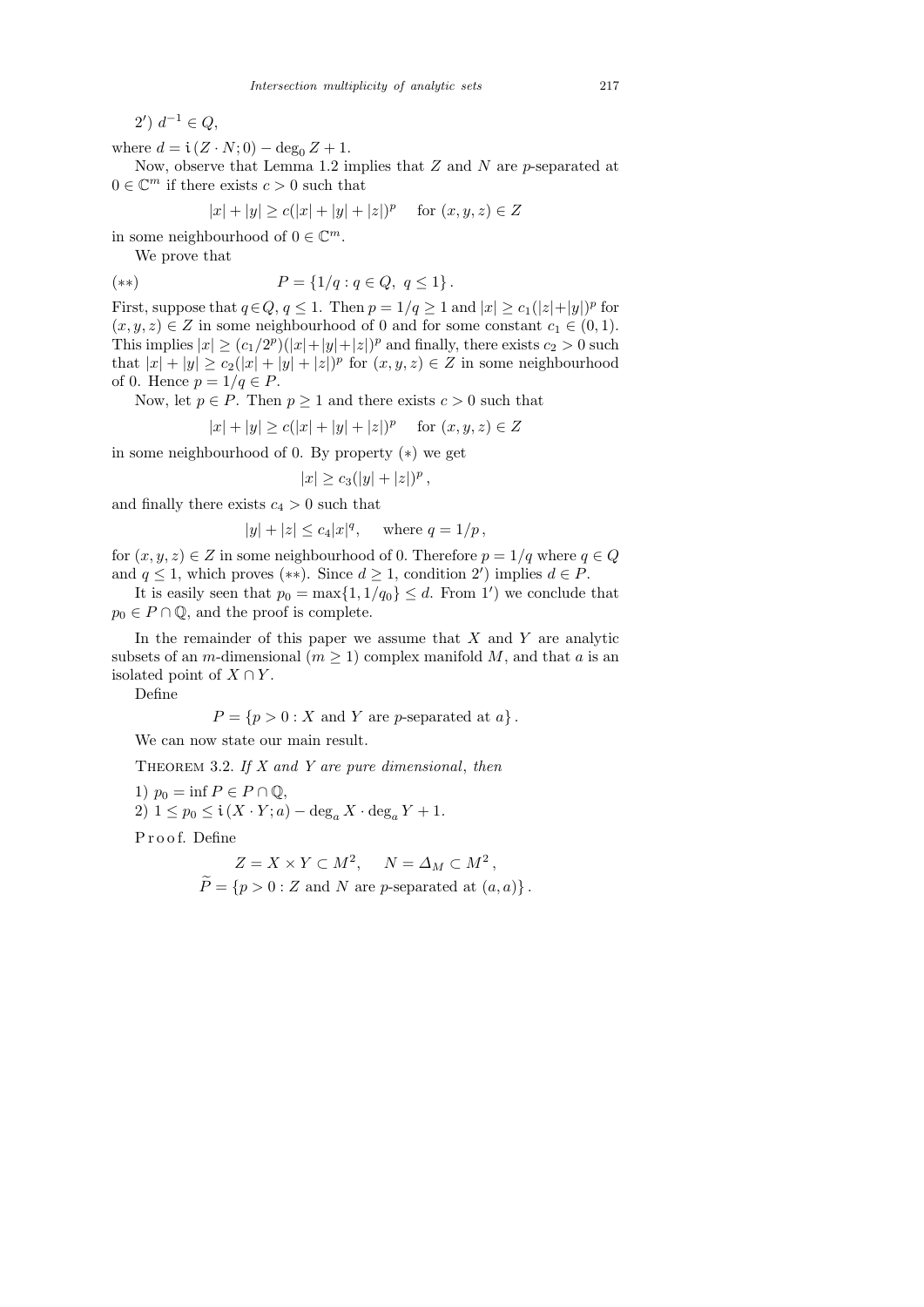By Lemma 1.3,  $P = \tilde{P}$ . It is obvious that  $i(X \cdot Y; a) = i(Z \cdot \Delta_M; (a, a))$ and  $\deg_{(a,a)} Z = \deg_a X \cdot \deg_a Y$ . Now, Theorem 3.1 completes the proof.

In the last two theorems we have been working under the assumption that  $X, Y$  are pure dimensional. To study the general case suppose that  $X_1, \ldots, X_r$  and  $Y_1, \ldots, Y_s$  are all components of X and Y, respectively, passing through a. We can extend our definitions from the pure dimensional case (cf. [1]) by the following natural formulas:

$$
i(X \cdot Y; a) = \sum_{k=1}^{r} \sum_{l=1}^{s} i(X_k \cdot Y_l; a),
$$
  

$$
\deg_a X = \sum_{k=1}^{r} \deg_a X_k, \quad \deg_a Y = \sum_{l=1}^{s} \deg_a Y_l.
$$

We can now state the analogue of the last theorem.

COROLLARY 3.3. Under the above definitions:

1)  $p_0 = \inf P \in P \cap \mathbb{Q}$ , 2)  $1 \leq p_0 \leq \mathfrak{i}(X \cdot Y; a) - \deg_a X \cdot \deg_a Y + 1.$ 

P r o o f. It is clear that  $p_0 = \max\{p_0(X_k,Y_l;a) : k = 1,\ldots,r, l\}$  $1, \ldots, s$  (see Section 1), which implies 1), by Theorem 3.2. Let  $p_0 =$  $p_0(X_k, Y_l; a)$  for some fixed k, l. Observe that Theorem 3.2 gives

$$
1 \le p_0 = p_0(X_k, Y_l; a) \le \mathfrak{i}(X_k \cdot Y_l; a) - \deg_a X_k \cdot \deg_a Y_l + 1.
$$

An easy computation shows that

 $\mathfrak{i}(X_k \cdot Y_l; a) - \deg_a X_k \cdot \deg Y_l \leq \mathfrak{i}(X \cdot Y; a) - \deg_a X \cdot \deg_a Y,$ 

and the proof is complete.

The following corollary yields information about "1-separation" in terms of tangent cones of sets.

COROLLARY 3.4. The following conditions are equivalent:

- 1)  $X$  and  $Y$  are 1-separated at  $a$ ,
- 2)  $C_a(X) \cap C_a(Y) = \{0\}.$

Proof. Without loss of generality we can assume that  $M$  is an open subset of  $\mathbb{C}^m$  and that  $a=0$ .

First, suppose that  $X$  and  $Y$  are 1-separated at 0 and, by contradiction, that  $v \in C_0(X) \cap C_0(Y)$ ,  $v \neq 0$ . This implies  $(v, v) \in C_0(X \times Y) \cap \Delta_{\mathbb{C}^m}$  and so, by definition, there exist sequences  $(x_{\nu}, y_{\nu}) \in X \times Y$  and  $\lambda_{\nu} \in \mathbb{C}$  such that

$$
x_{\nu} \to 0
$$
,  $y_{\nu} \to 0$ ,  $\lambda_{\nu}(x_{\nu}, y_{\nu}) \to (v, v)$  as  $\nu \to \infty$ .